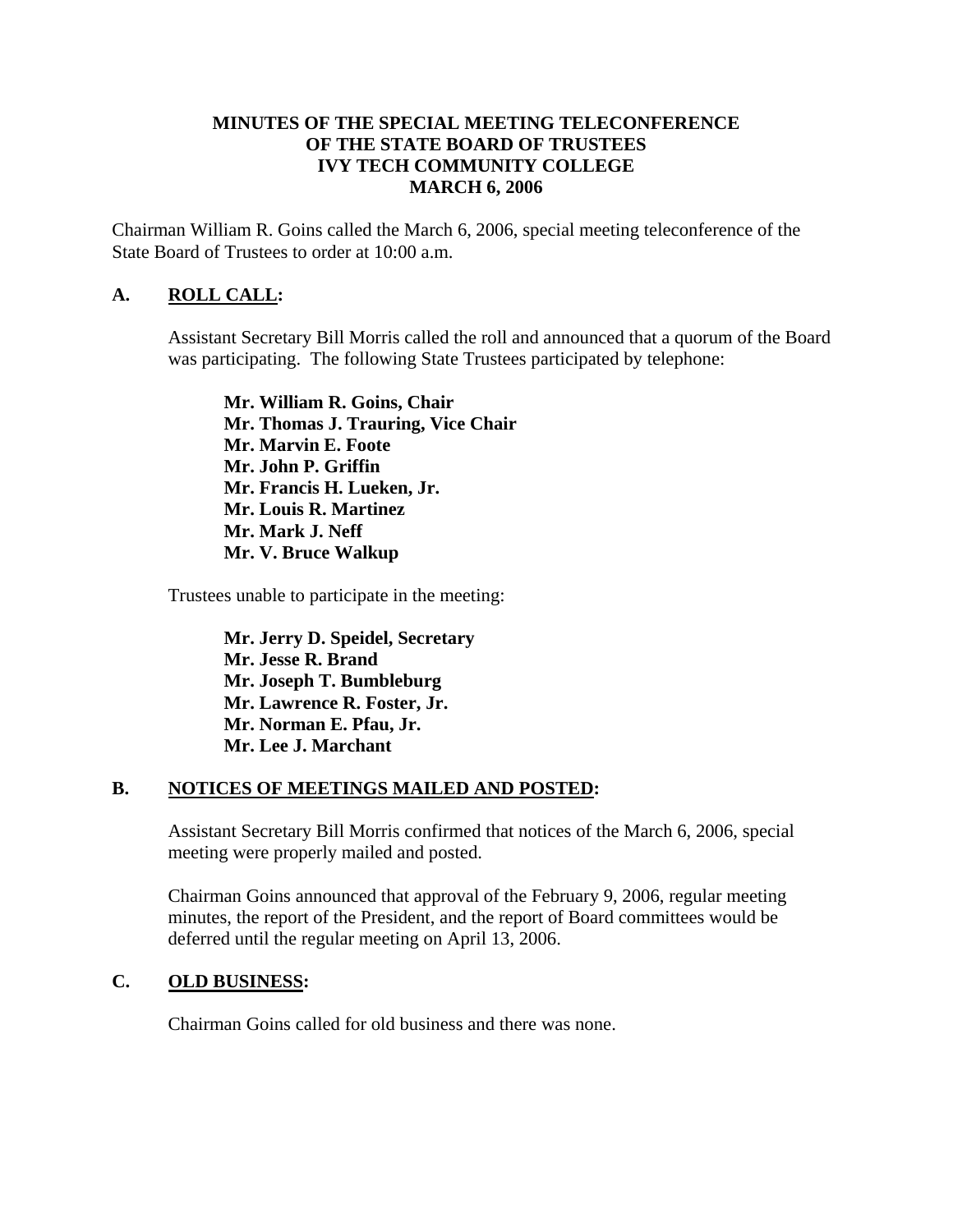#### **D. NEW BUSINESS:**

- **Item 1** Chairman Goins called upon Executive Vice President Carol D'Amico for an update on the status of Resolution Number 2006-8. Dr. D'Amico said that she had met with the CHE Commissioner Stan Jones last week, and as a result, was recommending to the Board that action on this resolution be tabled until after a scheduled meeting on March 15 between College staff and Commission staff. Trustee Francis H. Lueken, Jr. said that this was the prudent and appropriate way of moving forward on this important issue. He requested that Dr. D'Amico provide a report on her meetings to the Trustees prior to the April Board meetings. Dr. D'Amico added that a presentation on the College's strategic plan would be made to the Commission during the meeting on Friday, March 10, where she will mention the Trustees' interest in the issues of program approval and transfer. Trustee John P. Griffin asked if we were seeking better articulation of our degrees or trying to get the other four-year institutions to drop their two-year programs. Dr. D'Amico said that the focus of the discussion will be on the transfer issue and program approval, not on the other institutions' programs. She said that she and Commissioner Jones agree that there needs to be more consistency statewide, and he is willing to look at our ideas. Trustee V. Bruce Walkup added that if we can increase the number of transfer students, we will be a major competitor with the 4-year institutions, and they may reconsider offering 2-year degrees. Dr. D'Amico agreed, and she also said that we have gotten the Commission's attention by raising this issue, and she is looking forward to a positive outcome. Chairman Goins said that he appreciates the steps Dr. D'Amico has taken and that he is optimistic of great results. Dr. D'Amico thanked the Trustees for their support and backing. Trustee Louis R. Martinez asked if the Trustees should be contacting members of the Commission, and Dr. D'Amico recommended waiting until after the strategic plan is presented to the CHE and the meeting of the two staffs; President Lamkin concurred. Chairman Goins asked that the Trustees be notified if additional help is needed.
- **Item 2** Chairman Goins called upon Dick Tully, Executive Director of Facilities and Institutional Planning, for a report on what has transpired in Region 7/Terre Haute since the meeting notice was mailed. Mr. Tully said that notice of the meeting had to be mailed shortly after a tornado went through the east side of Terre Haute, and at that time, it was not known if emergency repairs would be necessary, which is why this issue was added to the agenda. On February 16, 2006, the Hulman Airport and some of the lands next to that were hit with an F-1 tornado that struck the southwest corner of the building that we lease from the airport authority. Several people,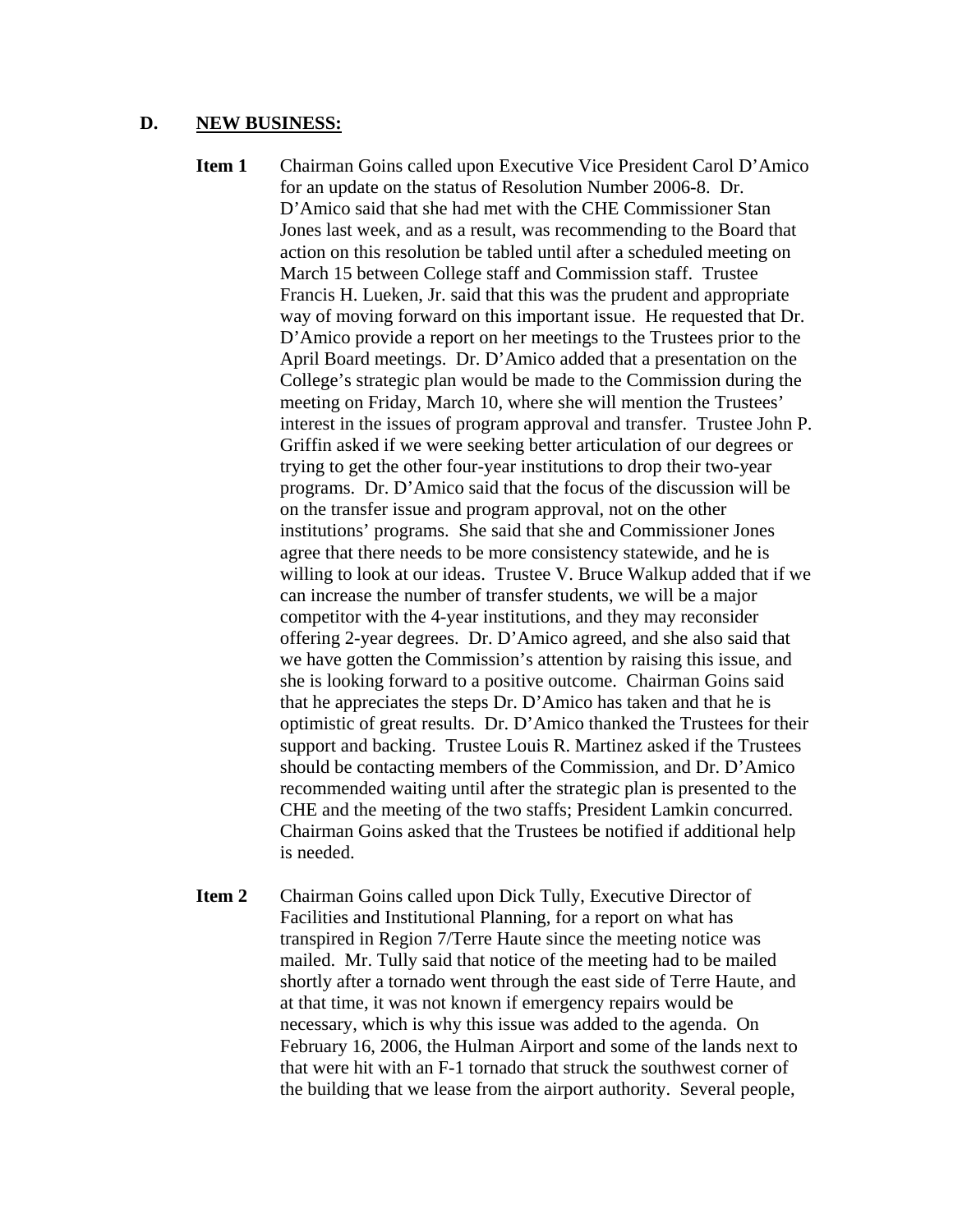including Ivy Tech staff, were in buildings that were struck by the tornado, but fortunately, no one was injured. An adjuster from the College's insurance carrier, Chubb, was on-site the next morning along with JL Fox General Contractor. JL Fox performed the emergency clean up and temporary repairs so the building was secured by noon that day. The building was reoccupied on Wednesday, except for the southwest corner, which continues to be a concern and will not be occupied until renovations are made. The damage is extensive: part of the roof has been torn off and the part that was torn off punctured holes in the part that remained. The perlins, which are structures that sit on the structural steel and hold the roof decking and installation, were significantly damaged. There are at least 14 of them in one bay and about six in another bay that were damaged and will have to be replaced. This is a steel rigid frame structure. The steel structure is not damaged, but a couple of the beams on which the perlins sit were twisted, so those will have to be replaced, the perlins will have to be replaced, and a lot of the roof structure will have to be replaced. Flying debris damaged some of the exterior, some of which was dry-vit and some was steel, and a number of windows were broken on the building. Because of the differential pressure of the tornado passing over the building, a lot of the wall finishes were damaged inside the building. There are cracks in the drywall and suspended ceiling grids were lifted out of their track and dropped back down, as were some of the lights. None of the second or third floor framing behind the drywall appears to be damaged, based on preliminary investigations. A number of the furnace exhausts were bent, and all those above the roof were missing. Those have been repaired and inspected and heat has been restored to the building. Fire suppression systems have been reenergized, the electrical system was checked out, and all damaged wiring was disconnected. That wiring will have to be reconnected and traced. The hangar doors were moved off their track, and they will have to be repaired. There was water damage that has already been cleaned up. Three of the centers' aircraft that were inside the building were damaged. Temporary repairs have been made, and the building has been secured. Chubb (Ivy Tech's property insurer) has met with College staff, airport authority staff, at least one airport authority board member, the airport authority's insurance company (Traveler's), and has received a damage assessment from their structural engineering firm. They are waiting for a similar report from Traveler's. They are also waiting on cost estimates from at least two contractors. The airport director has engaged a loss consultant from Globe Midwest Adjusters International to work with the airport authority in negotiations with insurance companies. Once Chubb receives the Traveler's engineering report and cost estimates and checks their database, they will start forming an estimate of the insurance proceeds that we should receive for the repair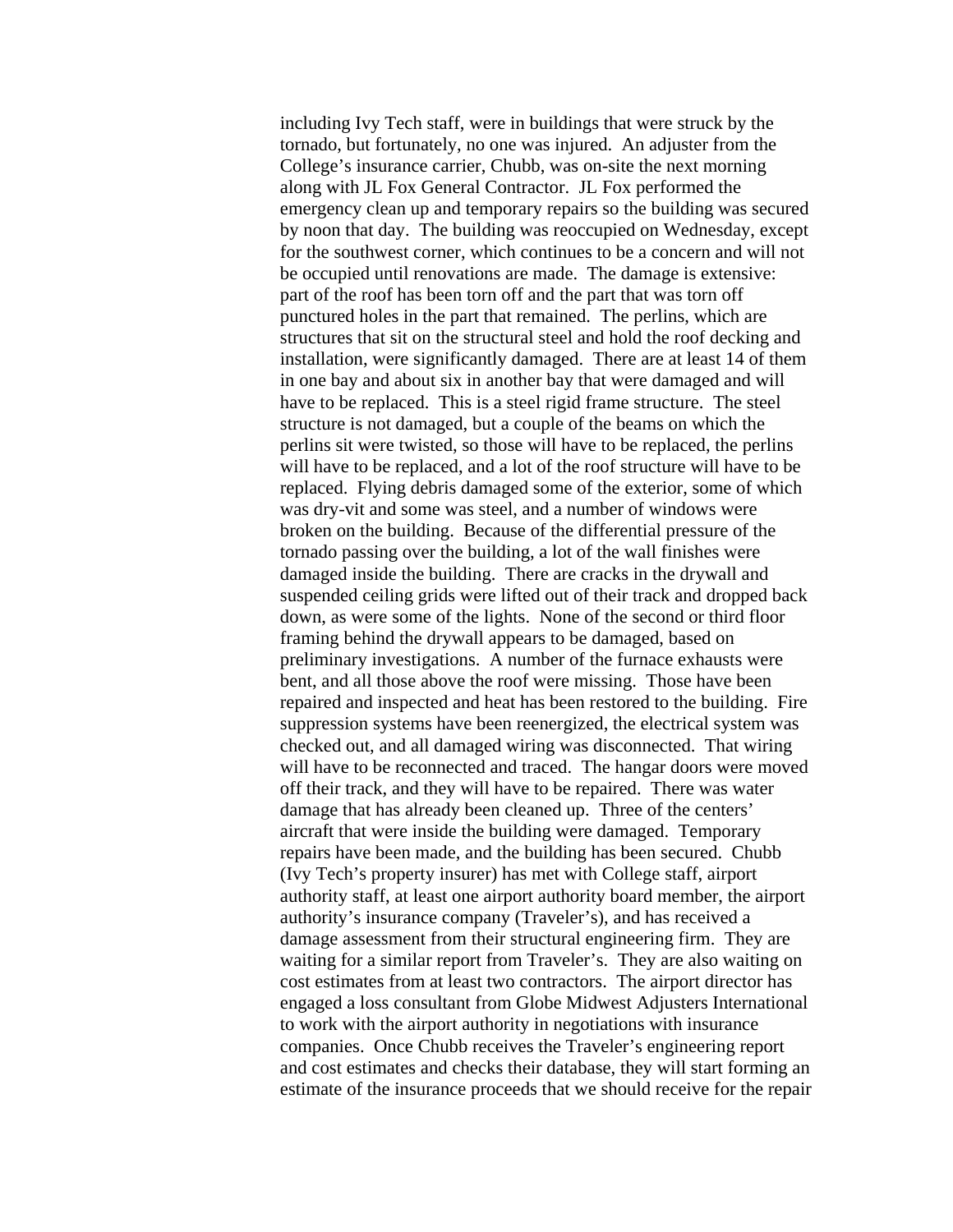of the building. At that point, the College has proposed holding a meeting with all the concerned parties, that is, people from Region 7, Central Office, Gregory and Appel (the College's insurance broker), Chubb, Traveler's, and the airport authority, to talk about the repairs that need to be made to the building. Eventually, we will receive a settlement, and it will be our responsibility to get an engineering firm to design whatever changes and repairs need to be made and then bid it out according to state and College policies. Trustee Martinez asked if the Board needed to engage an emergency repair policy. He said he was concerned about not having an emergency bidding procedure in place and if those procedures are needed or not. Mr. Tully said that the emergency repairs were done by JL Fox and Chubb pays them directly for that: We do not have to declare an emergency. In a public works act, the Trustees could have declared emergency, which circumvents having to go through the publication of a bid. The design work to get the repairs done is going to take a long enough time that we do not need to exercise an emergency suspension of publishing this in the newspaper. Trustee Walkup asked if we had received insurance money yet, and Mr. Tully explained that we will not receive insurance money until the analysis is done and Chubb tells us what they believe the work should entail and what they believe the costs will be. Trustee Walkup asked if we were paying the emergency repairs out of pocket, and Mr. Tully said we fully expect the emergency repairs to be paid for by Chubb Insurance, with a possible exception of the deductible. Trustee Walkup asked if there was a business interruption clause in the policy, and Mr. Tully said that the policy covers the cost of renting space to temporarily house Ivy Tech staff and students. Trustee Lueken asked what would happen if the bids come in higher than the settlement that is offered or accepted from the insurance company. Mr. Tully said that he understood there to be an "unforeseen clause" in the policy and that Chubb has assured us that once work starts, if something unexpected is discovered, they will provide the additional money to cover those unforeseen costs. Chairman Goins thanked Chancellor Jeff Pittman and his staff in Terre Haute for doing a great job. Chancellor Pittman said that his staff did a great job, and he thought that Chubb and Fox did a great job of getting them back in the building.

**Item 3** Chairman Goins said that Trustee Joseph T. Bumbleburg had planned on providing a report to the Trustees, but he was absent. Trustee Lueken said that Trustee Bumbleburg, in fact, had a prior commitment but that he was trying to keep the Board informed. External Counsel Rich Smikle said that Trustee Bumbleburg was going to report that he had requested proposals from several executive search consultants and he would provide a report in April.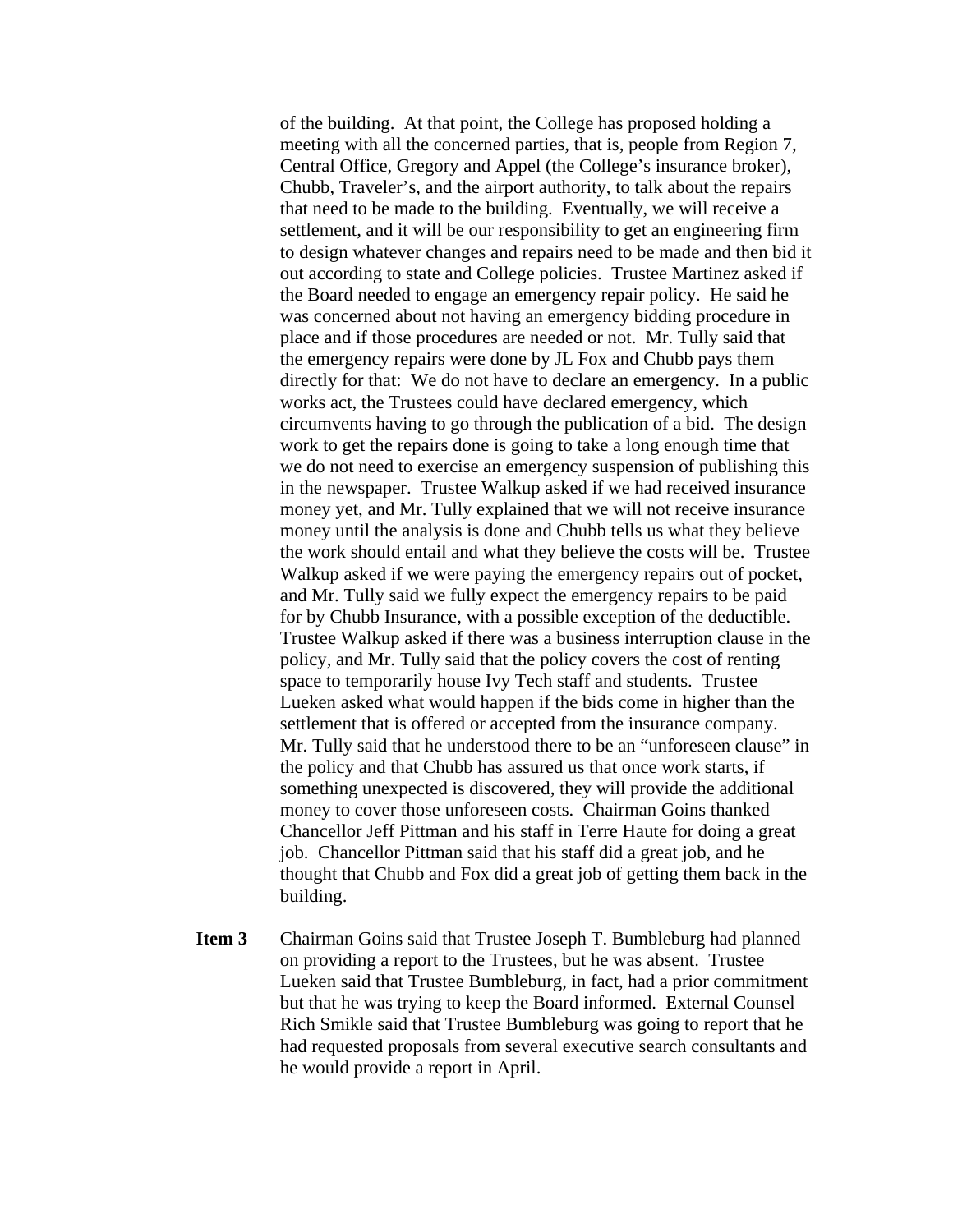**Item 4** Chairman Goins reminded the Trustees that they are invited to lunch at noon on Monday, March 13 with the team members from the North Central Association during their focus visit, and to inform Tina Phelps of their plans.